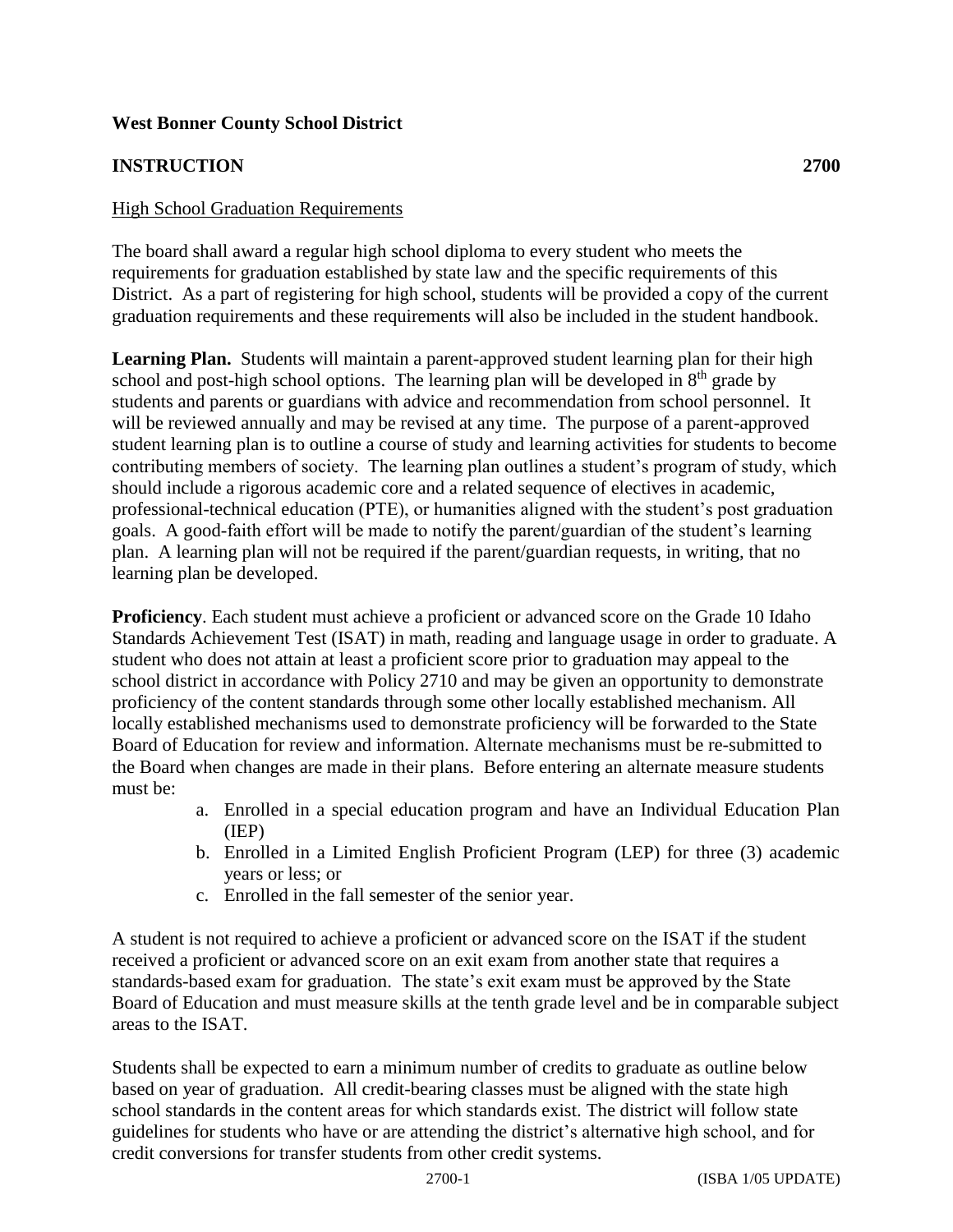#### **Credit Requirements:**

| <b>Class Of:</b>              | $2015$ (current $11th$ ) | $2016$ (current $10th$ ) | 2017 and Beyond       |
|-------------------------------|--------------------------|--------------------------|-----------------------|
| <b>Subject Area:</b>          | <b>Credits</b>           |                          |                       |
| <b>English</b>                | 8                        | 8                        | 8                     |
| <b>Communications</b>         |                          |                          |                       |
| <b>Math</b>                   | 6                        | 6                        | 6                     |
|                               | (2 Algebra)              | (2 Algebra)              | (2 Algebra)           |
|                               | (2 Geometry)             | (2 Geometry)             | (2 Geometry)          |
|                               | (2 in Senior Year)       | (2 in Senior Year)       | (2 in Senior Year)    |
| <b>Science</b>                | 6 (4 must be in lab)     | 6 (4 must be in lab)     | 6 (4 must be in lab)  |
|                               | Science)                 | Science)                 | Science)              |
| <b>Social Studies</b>         |                          |                          | 6                     |
|                               | (2 Early US History)     | (2 Early US History)     | (1 Early US History)  |
|                               | (2 Modern US History)    | (2 Modern US History)    | (2 Modern US History) |
|                               | (2 US Government)        | (2 US Government)        | (2 US Government)     |
|                               | (1 Economics)            | (1 Economics)            | (1 Economics)         |
| <b>Health</b>                 |                          |                          |                       |
| PЕ                            | 2                        |                          |                       |
| <b>Humanities</b>             | $\overline{2}$           | 2                        | $\overline{2}$        |
| <b>Professional Technical</b> | $\overline{2}$           |                          |                       |
| <b>Electives</b>              | 19                       | 17                       | 14                    |
| <b>TOTAL CREDITS:</b>         | 54                       | 50                       | 46                    |
| <b>State Testing</b>          | <b>ISAT Alt Route</b>    | <b>ISAT Alt Route</b>    | <b>SBAC</b>           |

(Elective credit includes but is not limited to any additional courses in a particular subject area beyond the number of required credits)

Additional guidelines:

**Culminating Senior Project.** a student must complete a senior project by the end of grade twelve (12) as part of the requirements for graduation. The project will include a written report and oral presentation.

**College Entrance Examination**. a student must take one (1) of the following college entrance examinations before the end of the student's eleventh grade year: COMPASS, ACT or SAT.

In addition to these requirements, the superintendent or designee shall determine which courses satisfy subject area requirements and whether a particular course may satisfy more than one subject area requirement.

As a further condition of graduation, and as a condition of issuance of a diploma or transcripts, all indebtedness incurred by a person when he/she was a student must be paid. Furthermore, all books or other instructional material, uniforms, athletic equipment, or other personal property of the school district provided to the person when he/she was a student must be returned. The payment of fees may be waived upon adequate showing of financial need or other emergency. Outstanding fees will not cause a delay in transferring school records to another school district or prevent a student from enrolling in any other school.